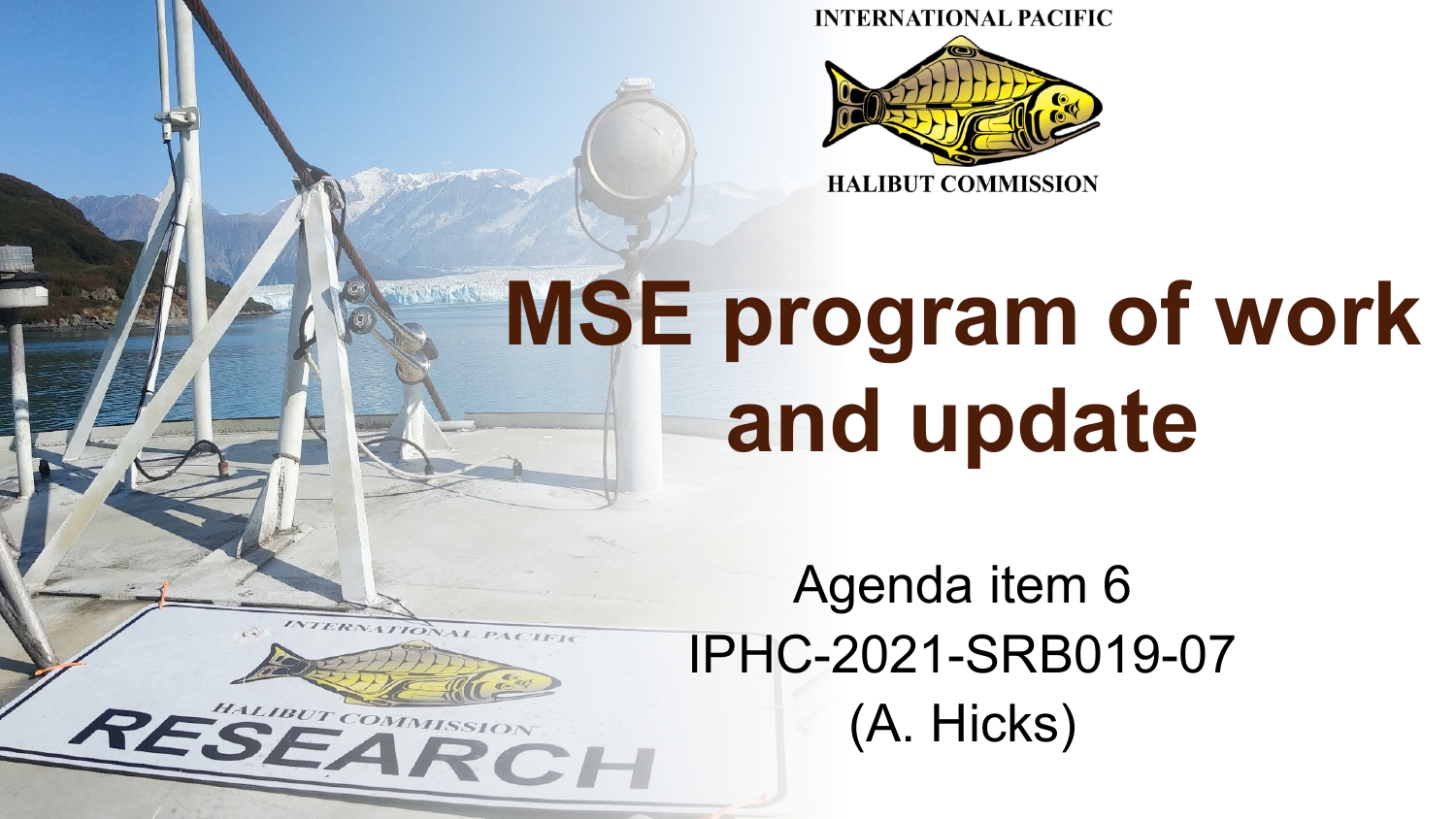# **Topics**

- Variability in the MSE framework
- MSE program of work for 2021-2023
- Preliminary investigation of an MP with multi-year assessments

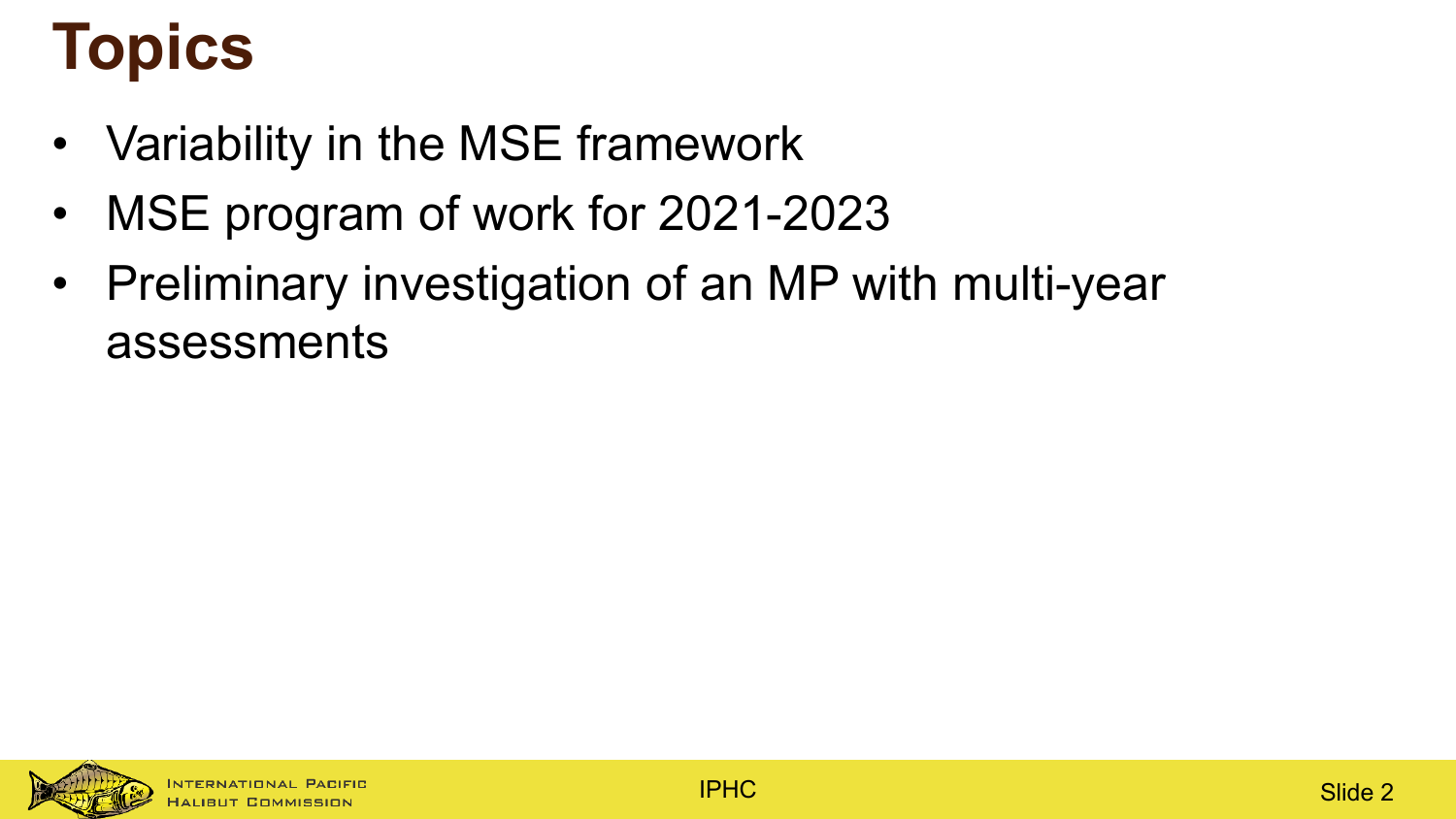#### **SRB018 Request**

[IPHC-2021-SRB018-R](https://iphc.int/uploads/pdf/srb/srb018/iphc-2021-srb018-r.pdf), para. 30:

*"The SRB REQUESTED that the IPHC Secretariat present a revised system diagram of the MSE, showing components of variability and their implementation within MSE."*



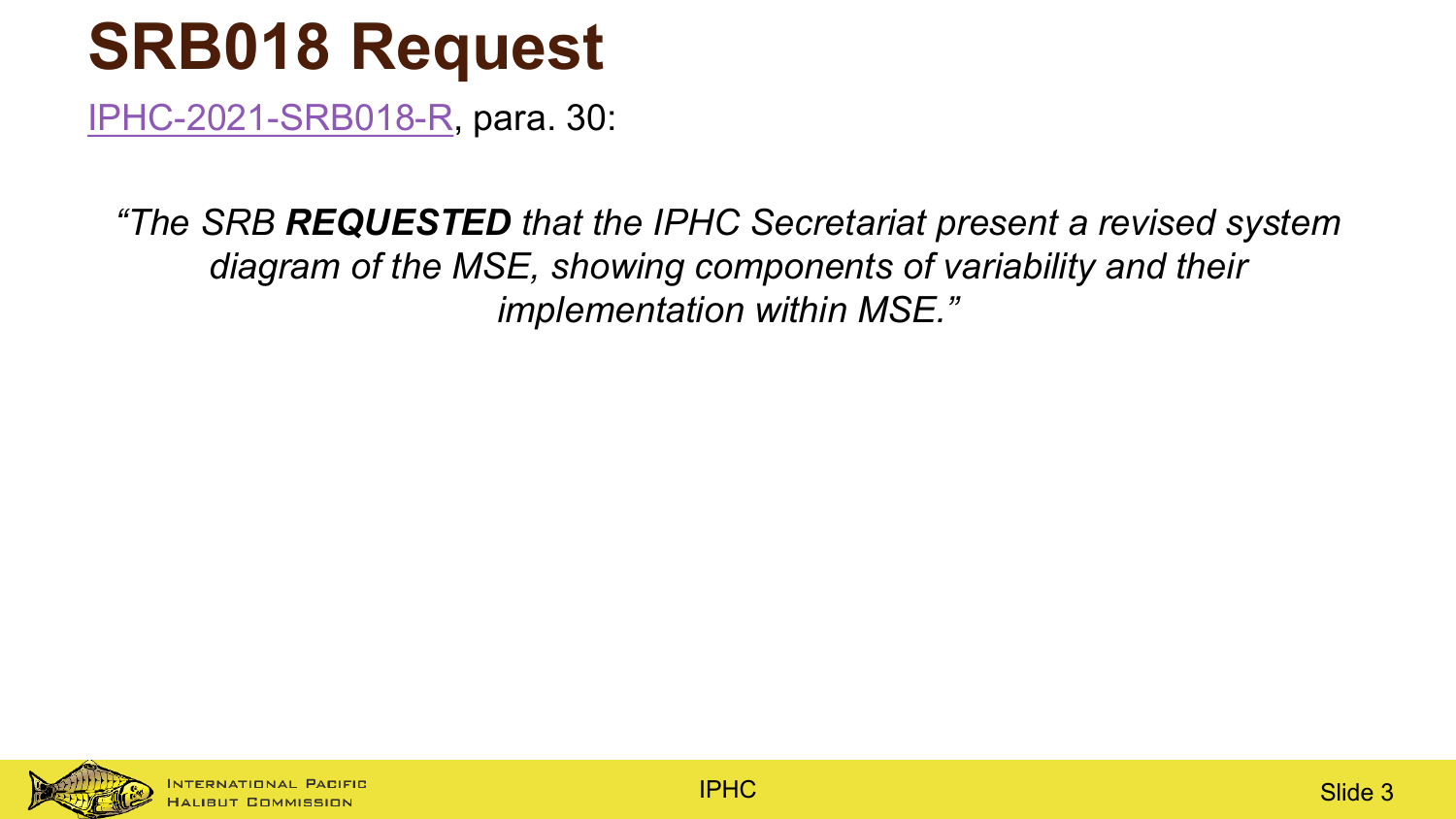#### **MSE framework**



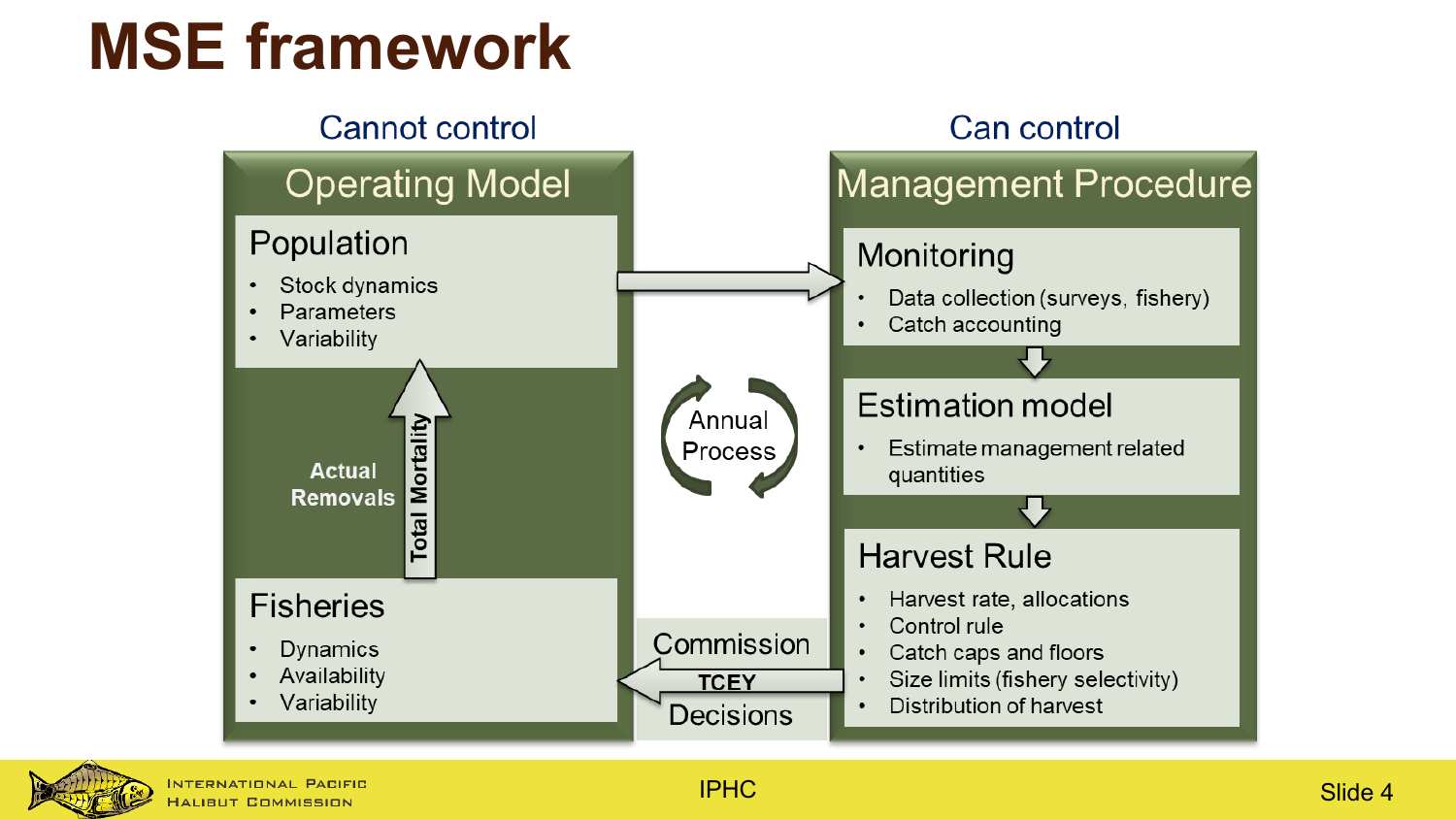### **Categories of variability**

|                                          | <b>MSE Framework Element (Figure 2)</b>                                                                                                                     |                                                                          |                                               |                                               |                                |  |  |  |
|------------------------------------------|-------------------------------------------------------------------------------------------------------------------------------------------------------------|--------------------------------------------------------------------------|-----------------------------------------------|-----------------------------------------------|--------------------------------|--|--|--|
| Leach et al. (2014)<br><b>Categories</b> | <b>Population</b>                                                                                                                                           | <b>Fisheries</b><br><b>Monitoring</b>                                    |                                               | <b>Estimation Model</b>                       | <b>Harvest Rule</b>            |  |  |  |
| <b>Reference points</b>                  |                                                                                                                                                             |                                                                          |                                               |                                               | Non-stationary                 |  |  |  |
| Population<br>structure                  | Recruitment<br>1.<br>2.<br>Spawner/Recruit relationship<br>3.<br>Larval distribution<br><b>Stock structure</b><br>$\bullet$<br>Annual movement<br>$\bullet$ |                                                                          |                                               |                                               |                                |  |  |  |
| Model                                    | Number of bio-regions<br>$\bullet$<br>Density-dependent processes<br>$\bullet$<br>(other than recruitment)                                                  | Selectivity<br>1.<br>Number of<br>$\bullet$<br>fisheries<br>Catchability | Data<br>$\bullet$<br>generation<br>processes  | Estimation<br>$\bullet$<br>model<br>structure |                                |  |  |  |
| <b>Management</b>                        |                                                                                                                                                             | Response of<br>$\bullet$<br>fisheries                                    | Uncertain<br> 1.<br>data                      | Estimation 2.<br>1.<br>uncertainty            | Decision-making<br>variability |  |  |  |
| <b>Life History Traits</b>               | Growth<br>4.<br>5.<br>Natural mortality<br>Maturation, fecundity, spawning<br>$\bullet$                                                                     |                                                                          |                                               |                                               |                                |  |  |  |
| Environmental                            | Regimes<br>6.<br>Movement, Recruitment<br>Growth<br>$\bullet$<br>Mortality<br>$\bullet$<br>Climate change<br>$\bullet$                                      | Effects on<br>$\bullet$<br>fisheries                                     | Effects on<br>$\bullet$<br>data<br>collection | $\bullet$                                     | Response of<br>harvest rule    |  |  |  |
| <b>Fishing mortality</b><br>(catch)      |                                                                                                                                                             | Realized<br>2.<br>removals                                               | Estimated<br>2.<br>removals                   |                                               |                                |  |  |  |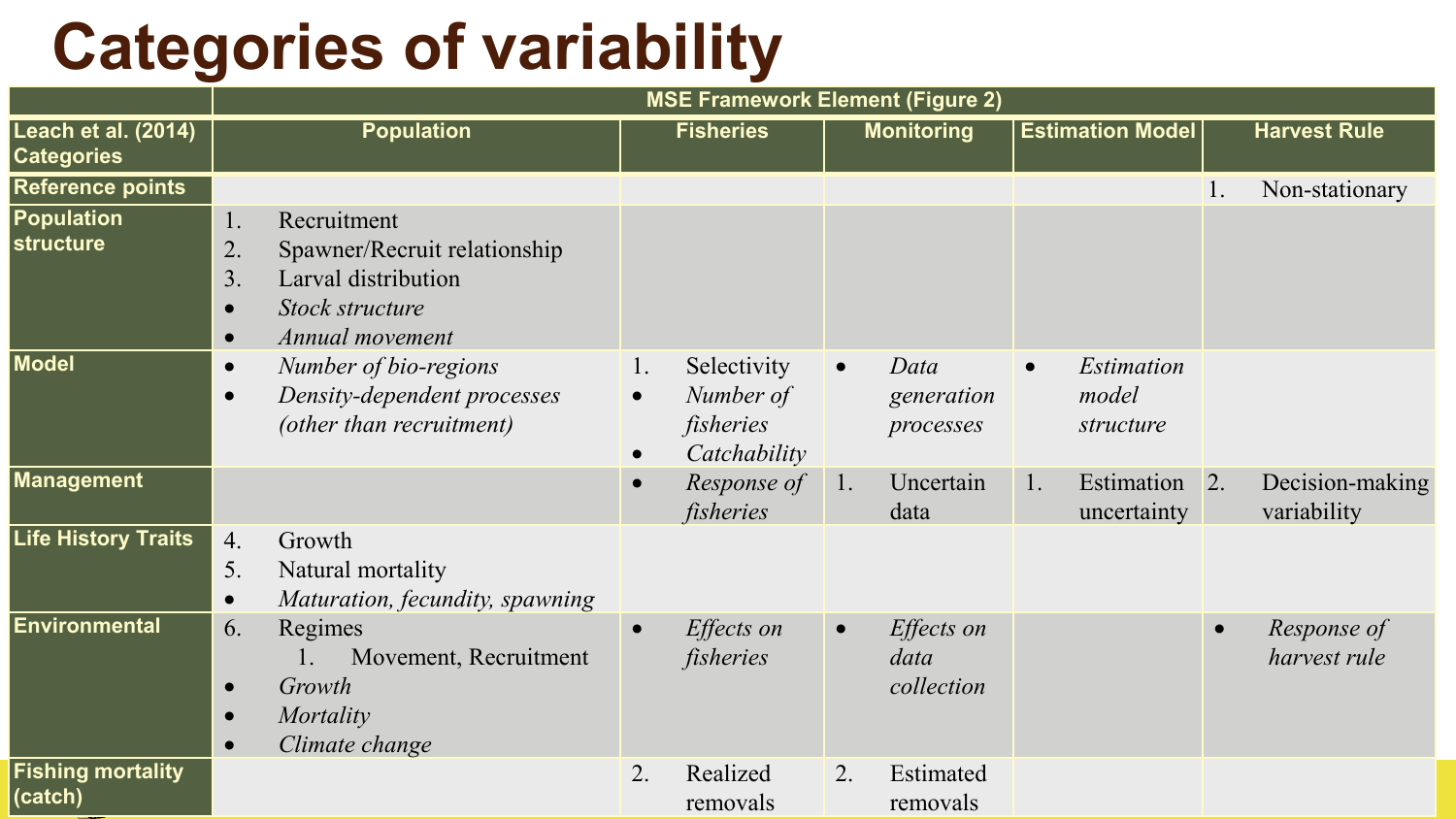### **Variability in the MSE framework**



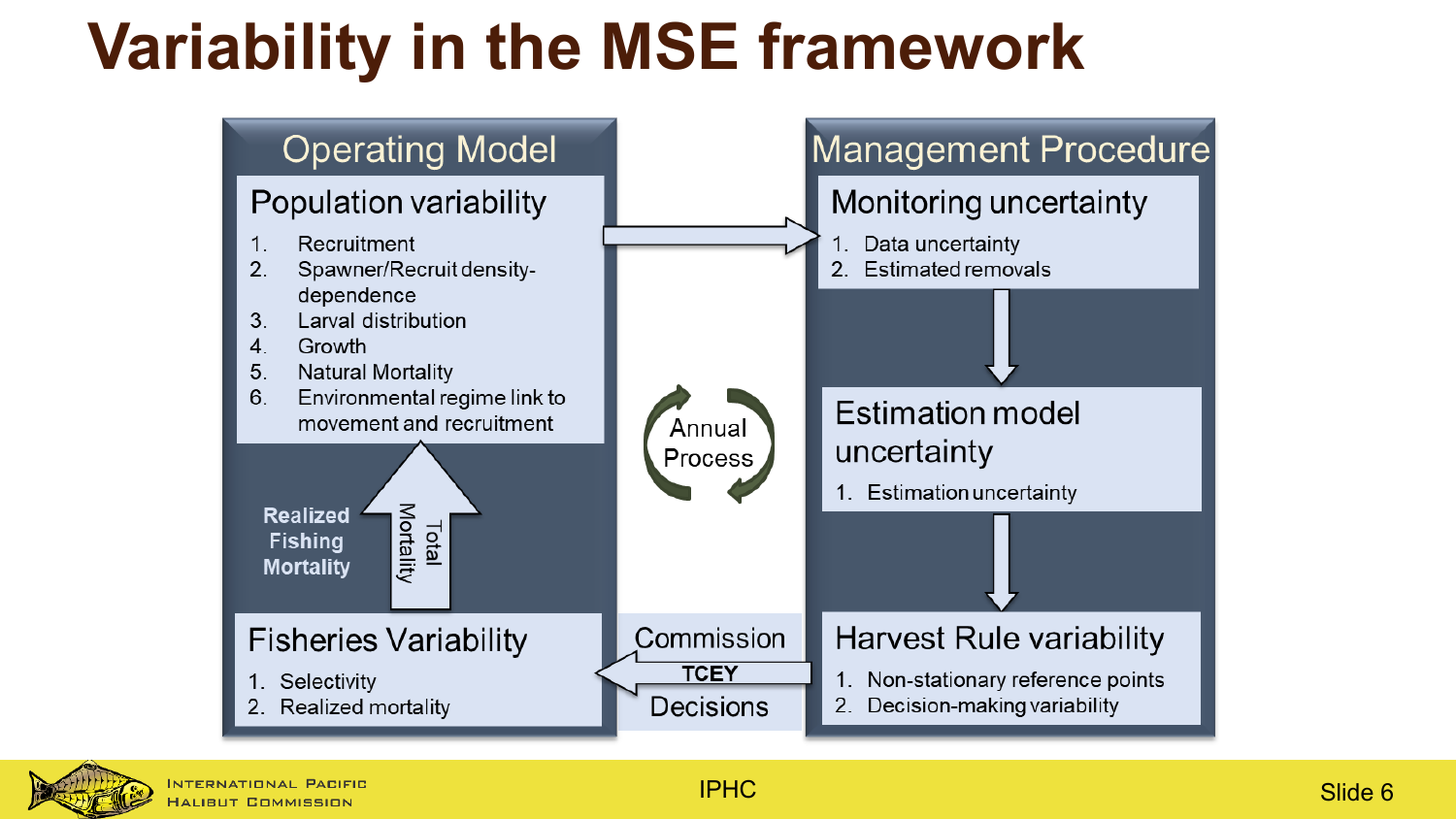# **Movement and recruitment distribution**

- Recent OM uses constant proportions of recruitment for each region across all years
- OM conditioned to mostly age 6+ fish from recent data
- Movement rates in current OM depart from rates determined from data
- Confounding between movement and recruitment distribution
- No data to inform recruitment distribution and mostly recent data informs movement
	- Although needs enough fish in early years in Region 2 to support catches

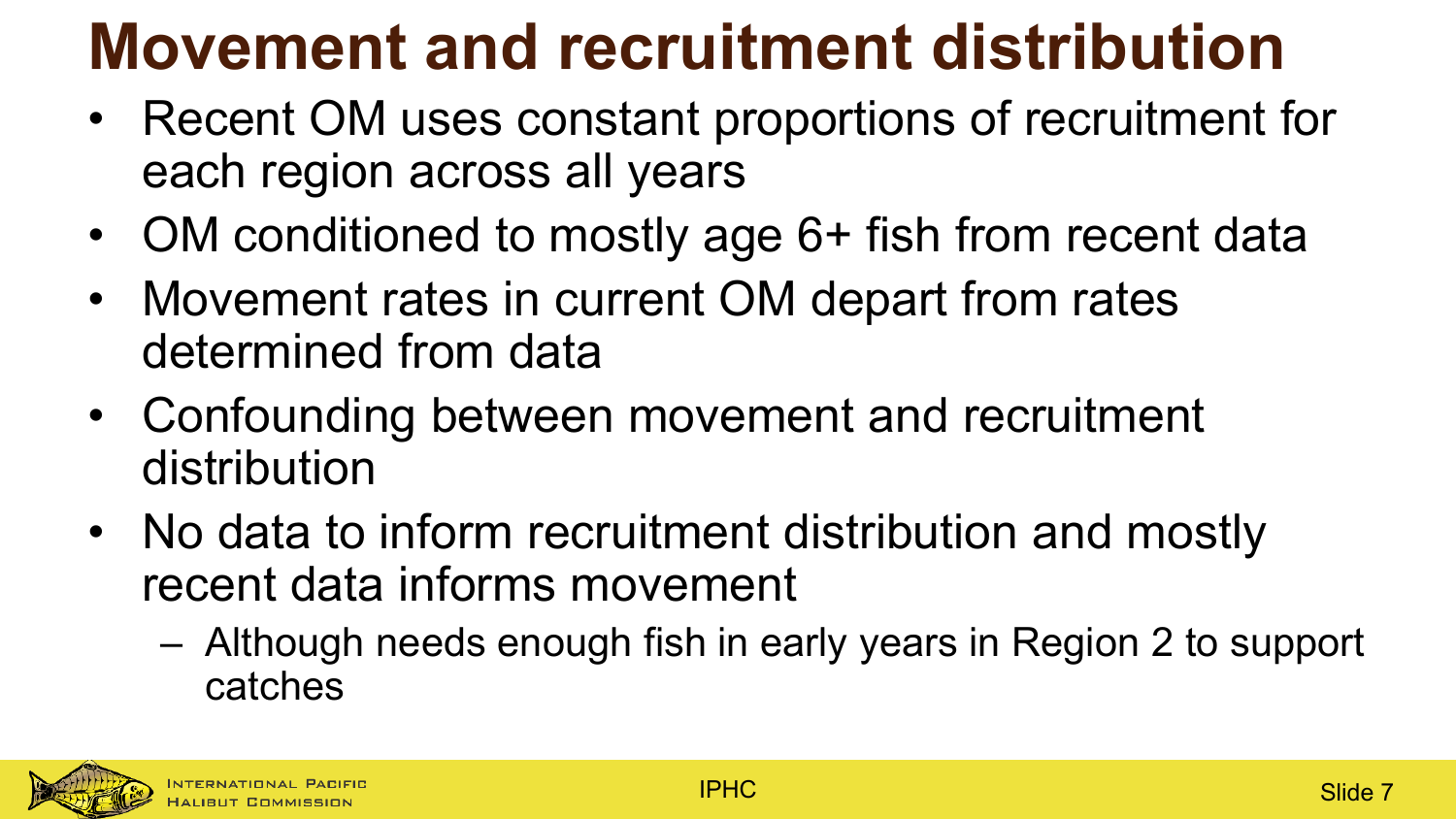# **Variability in recruitment distribution**

- Parameterize proportion of recruits settling in each region  $(p_{t,r}^R)$
- $\sum p_{t,r}^{R}$  is 1.0
- Temporal covariate  $(x_t)$
- $\eta^R_{t,r}$  in one region fixed at zero

$$
p_{t,r}^R = \frac{e^{\eta_{t,r}^R}}{\sum_r e^{\eta_{t,r}^R}}
$$

$$
\eta_{t,r}^R = \alpha_r^R + \beta_r^R x_t + \gamma_r^R x_t^2
$$

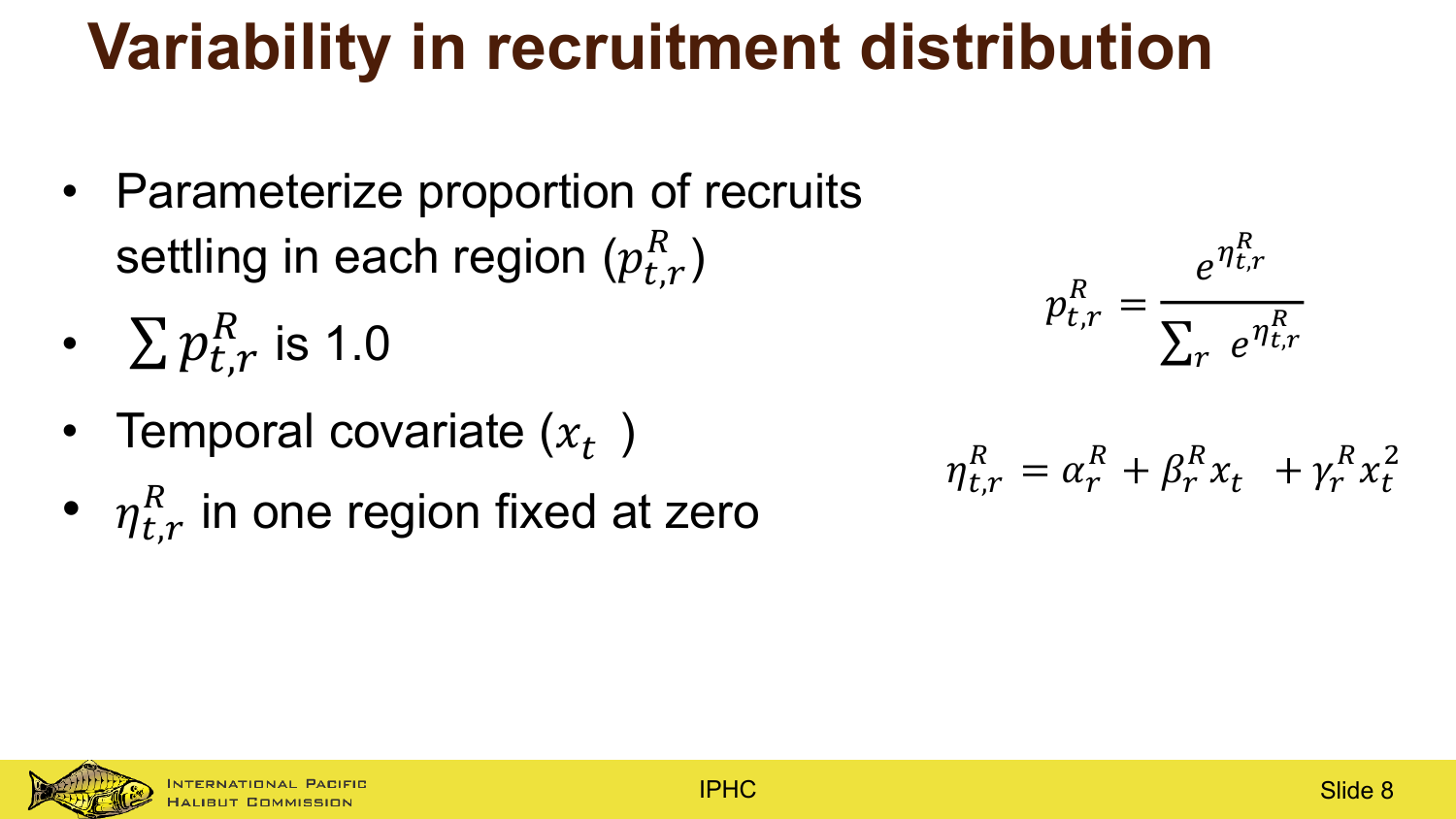#### **Parameterization of recruitment distribution**



The parameters for  $\pmb{\beta}_r^R\pmb{x}$  and  $\pmb{\gamma}_r^R$  are fixed at zero for all examples, therefore  $\pmb{\alpha}=\pmb{\eta}$ 



HALIBUT COMMISSION

IPHC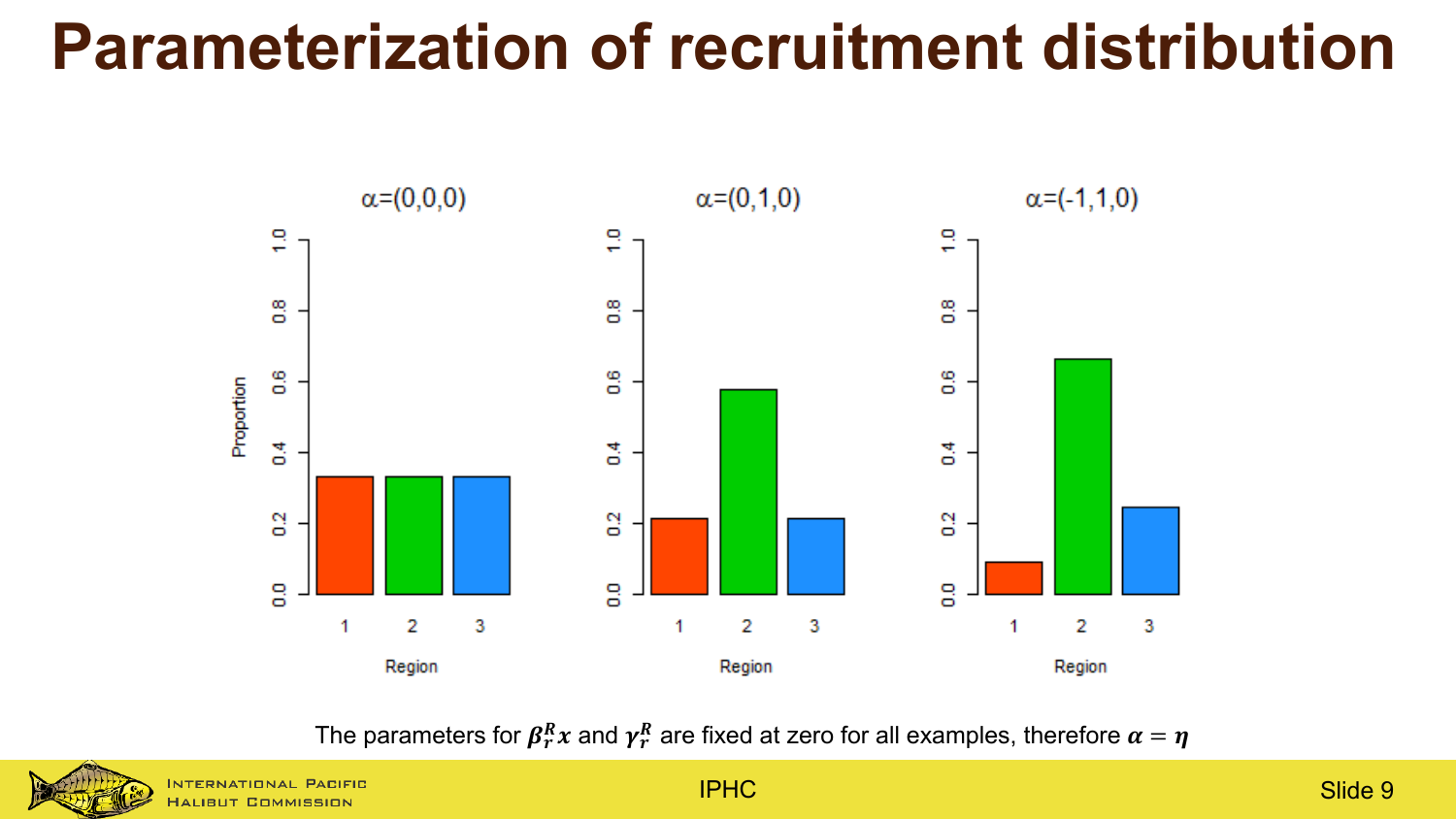# **Time-varying recruitment distribution**

- Allow for nonlinear relationship with a temporal covariate
- Estimable parameters when conditioning
- Currently does not allow for random annual parameters over time
- Will experiment with time-varying recruitment distribution to examine effects on movement
- Develop scenarios for OM
	- Examine potential environmental variables or other covariates

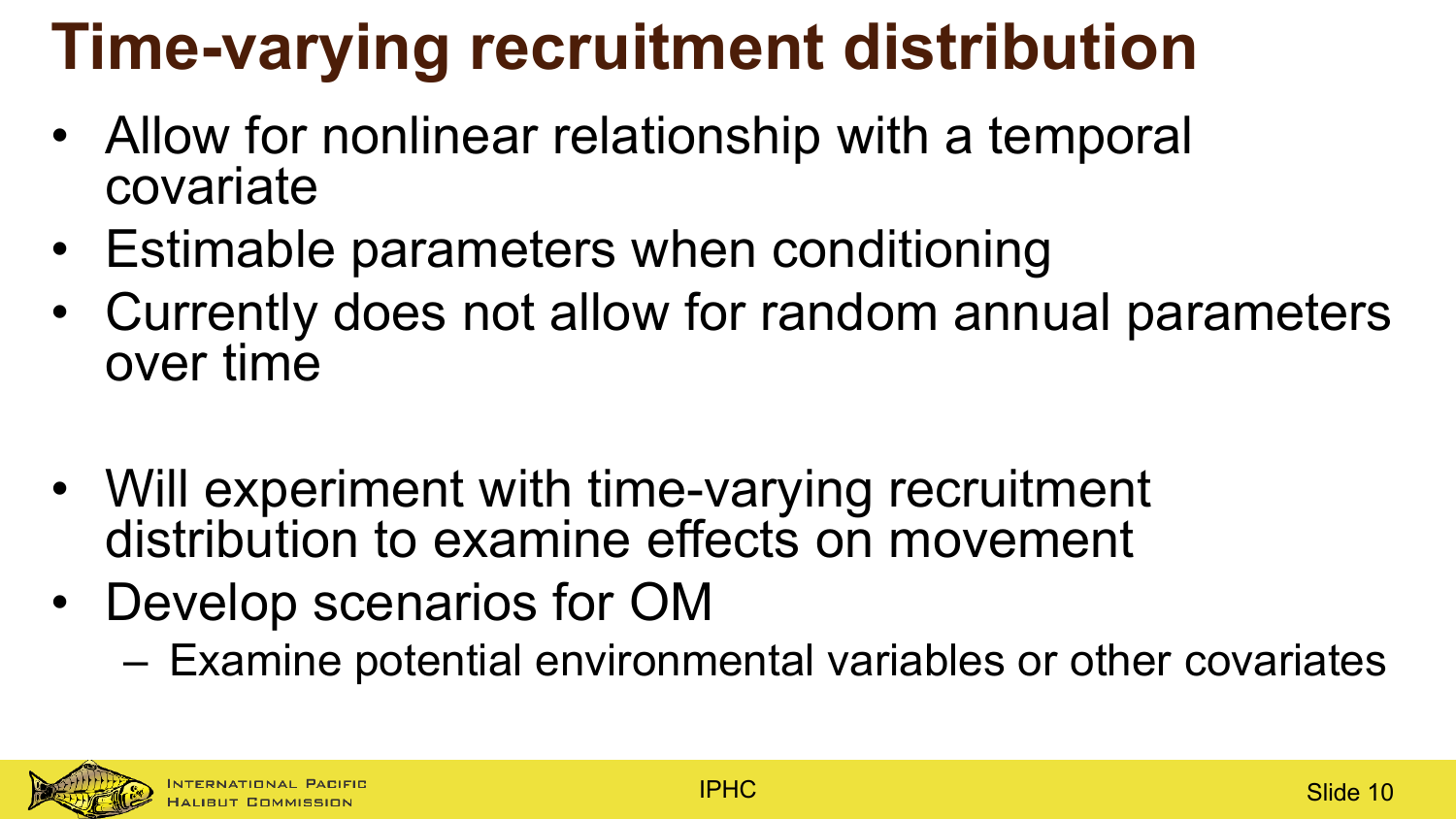#### **SRB018 Request**

[IPHC-2021-SRB018-R](https://iphc.int/uploads/pdf/srb/srb018/iphc-2021-srb018-r.pdf), para. 36:

*"*The SRB **REQUESTED** that the IPHC Secretariat prioritize tasks for the MSE Program of Work that lead to adoption of a well-defined management procedure, taking into account interdependencies among tasks and presenting tasks as linked sets*."*

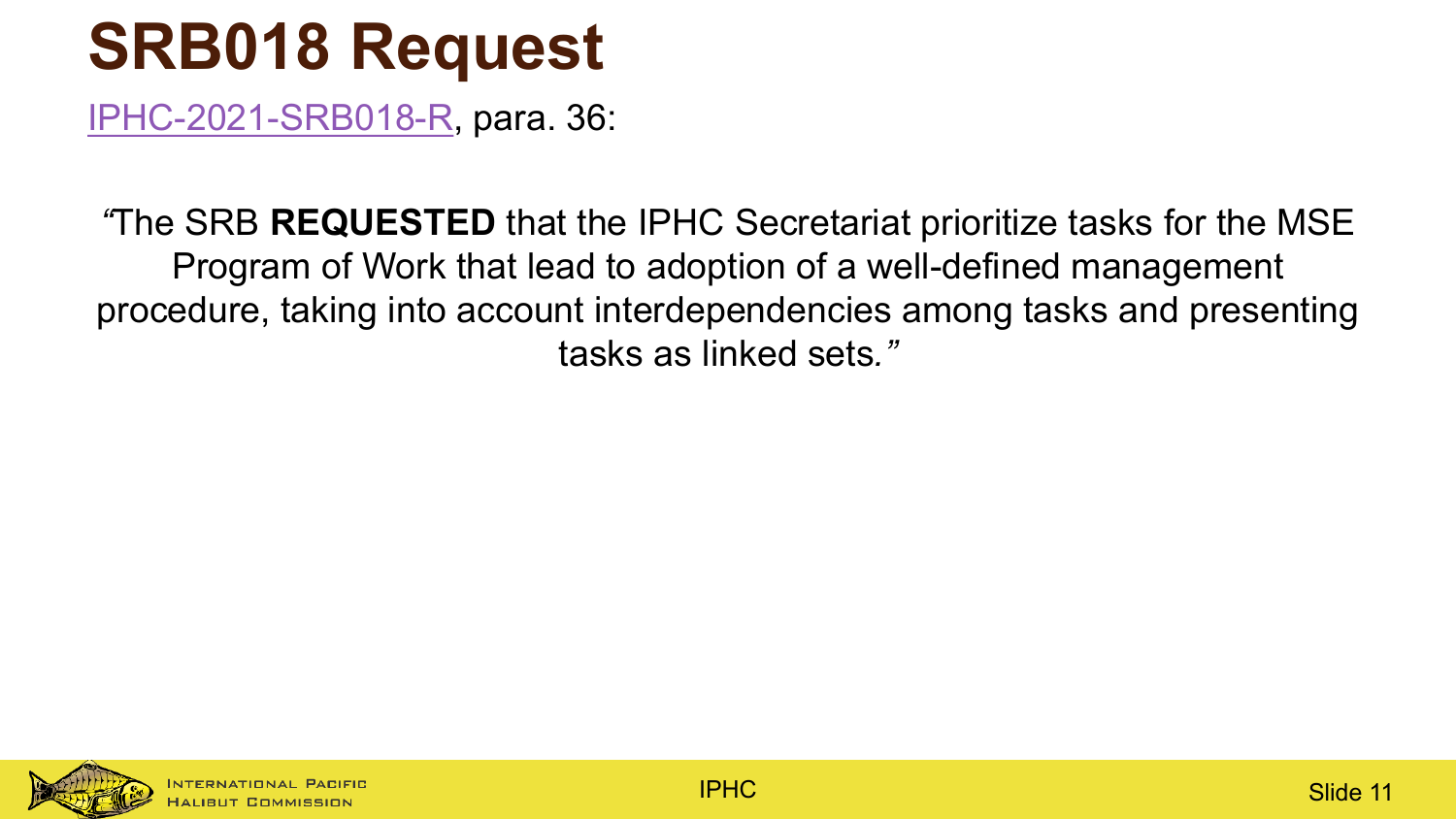# **11th Special Session of the IPHC (SS011)**

- Presented a list of tasks
- Commission prioritized a smaller set of tasks
	- Further development of operating model
	- Multi-year assessments
	- Size limits (begin development)
	- Communication of results

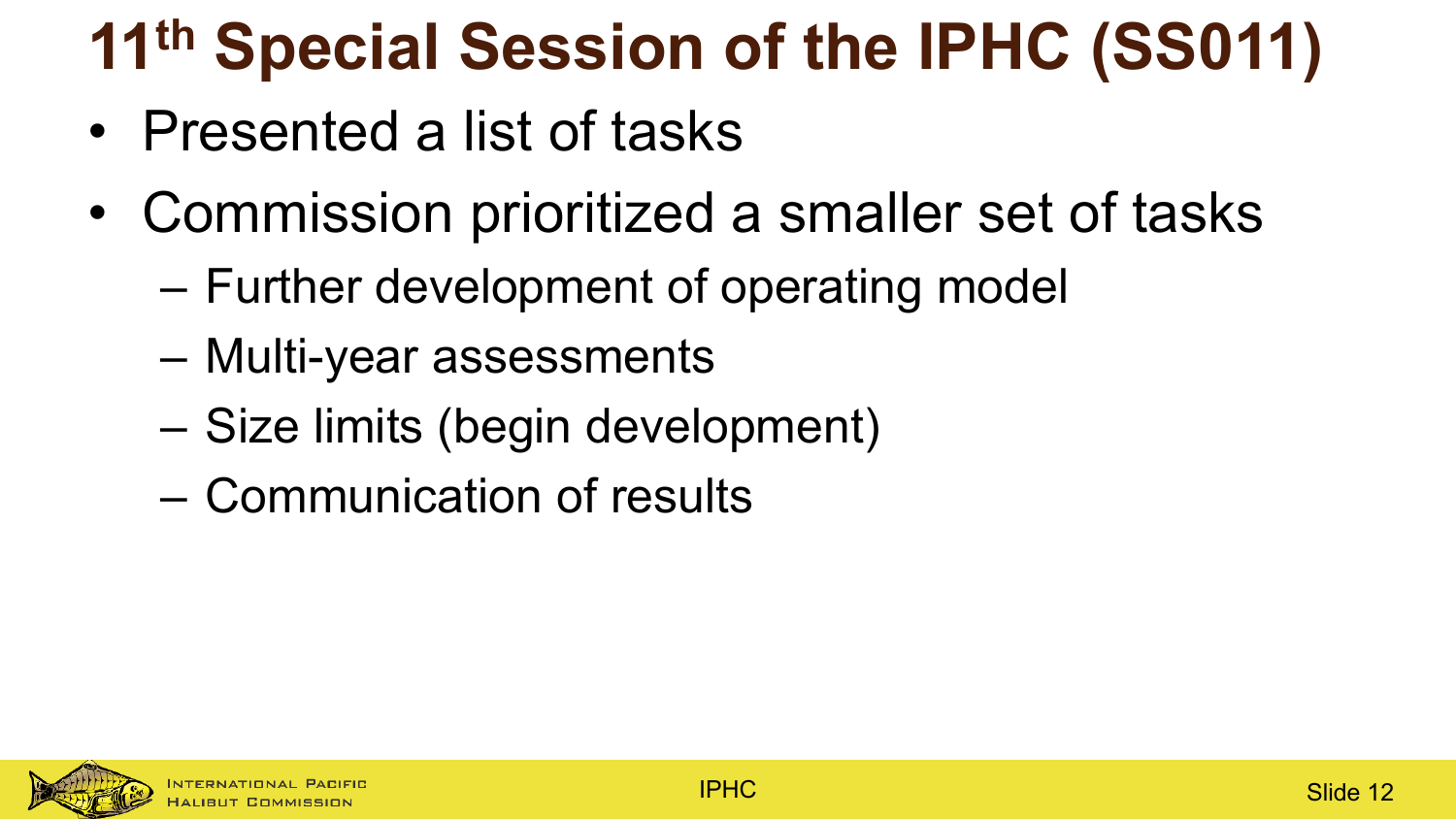#### **MSE Program of Work 2021-2023**

| ID               | <b>Category</b> | <b>Task</b>                                                  | <b>Deliverable</b>                                                                                          |
|------------------|-----------------|--------------------------------------------------------------|-------------------------------------------------------------------------------------------------------------|
| F.1              | Framework       | Develop migration<br>scenarios                               | Develop OMs with alternative<br>migration scenarios                                                         |
| F <sub>2</sub>   | Framework       | Implementation<br>variability                                | Incorporate additional sources of<br>implementation variability in the<br>framework                         |
| F <sub>0</sub> 3 | Framework       | Develop more realistic<br>simulations of<br>estimation error | Improve the estimation model to more<br>adequately mimic the ensemble stock<br>assessment                   |
| F.5              | Framework       | Develop alternative<br><b>OMs</b>                            | Code alternative OMs in addition to<br>the one already under evaluation.                                    |
| M.1              | <b>MPs</b>      | <b>Size limits</b>                                           | Identification, evaluation of size limits                                                                   |
| $M.\overline{3}$ | <b>MPs</b>      | Multi-year assessments                                       | Evaluation of multi-year assessments                                                                        |
| E.3              | Evaluation      | <b>Presentation of results</b>                               | Develop methods and outputs that are<br>useful for presenting outcomes to<br>stakeholders and Commissioners |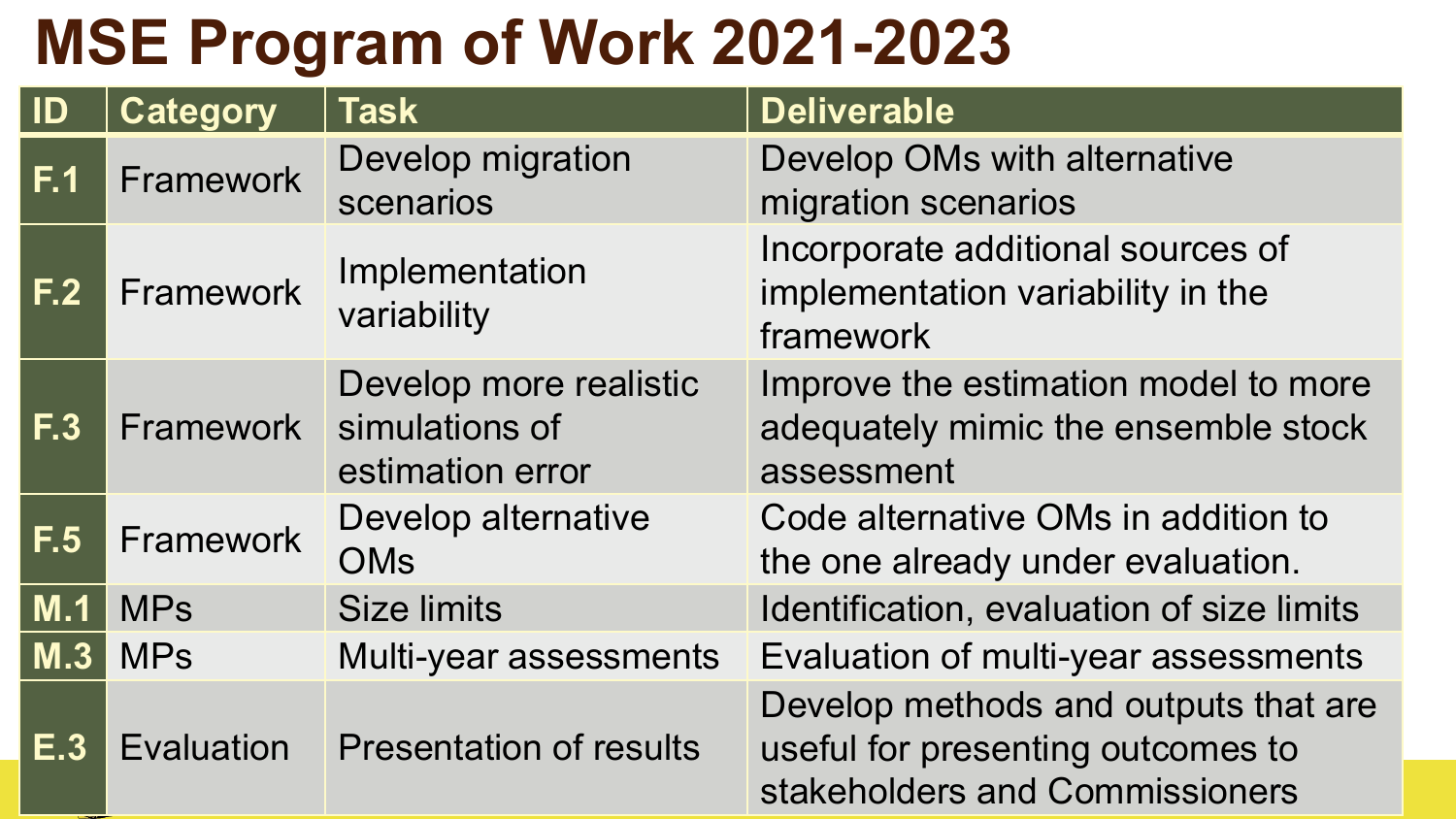# **Biennial assessments**

| <b>Element</b>                                                   | <b>MP-A</b> | $MP-A2$ | <b>MP-D</b> | $MP-J$ |
|------------------------------------------------------------------|-------------|---------|-------------|--------|
| Maximum coastwide TCEY change of 15%                             |             |         |             |        |
| Maximum Fishing Intensity buffer (SPR=36%)                       |             |         |             |        |
| O32 stock distribution                                           |             |         |             |        |
| O32 stock distribution (5-year moving average)                   |             |         |             |        |
| All sizes stock distribution                                     |             |         |             |        |
| Fixed shares updated in 5th year from O32 stock distribution     |             |         |             |        |
| Relative harvest rates of 1.0 for 2-3A, and 0.75 for 3B-4        |             |         |             |        |
| Relative harvest rates of 1.0 for 2-3, 4A, 4CDE, and 0.75 for 4B |             |         |             |        |
| Relative harvest rates by Region: 1.0 for R2-R3, 0.75 for R4-R4B |             |         |             |        |
| 1.65 Mlbs fixed TCEY in 2A                                       |             |         |             |        |
| Formula percentage for 2B                                        |             |         |             |        |
| National Shares (2B=20%)                                         |             |         |             |        |
| Frequency of stock assessment & mortality limits (biennial)      |             |         |             |        |

Mortality limits constant between assessments

#### SPR = 43% for all simulations

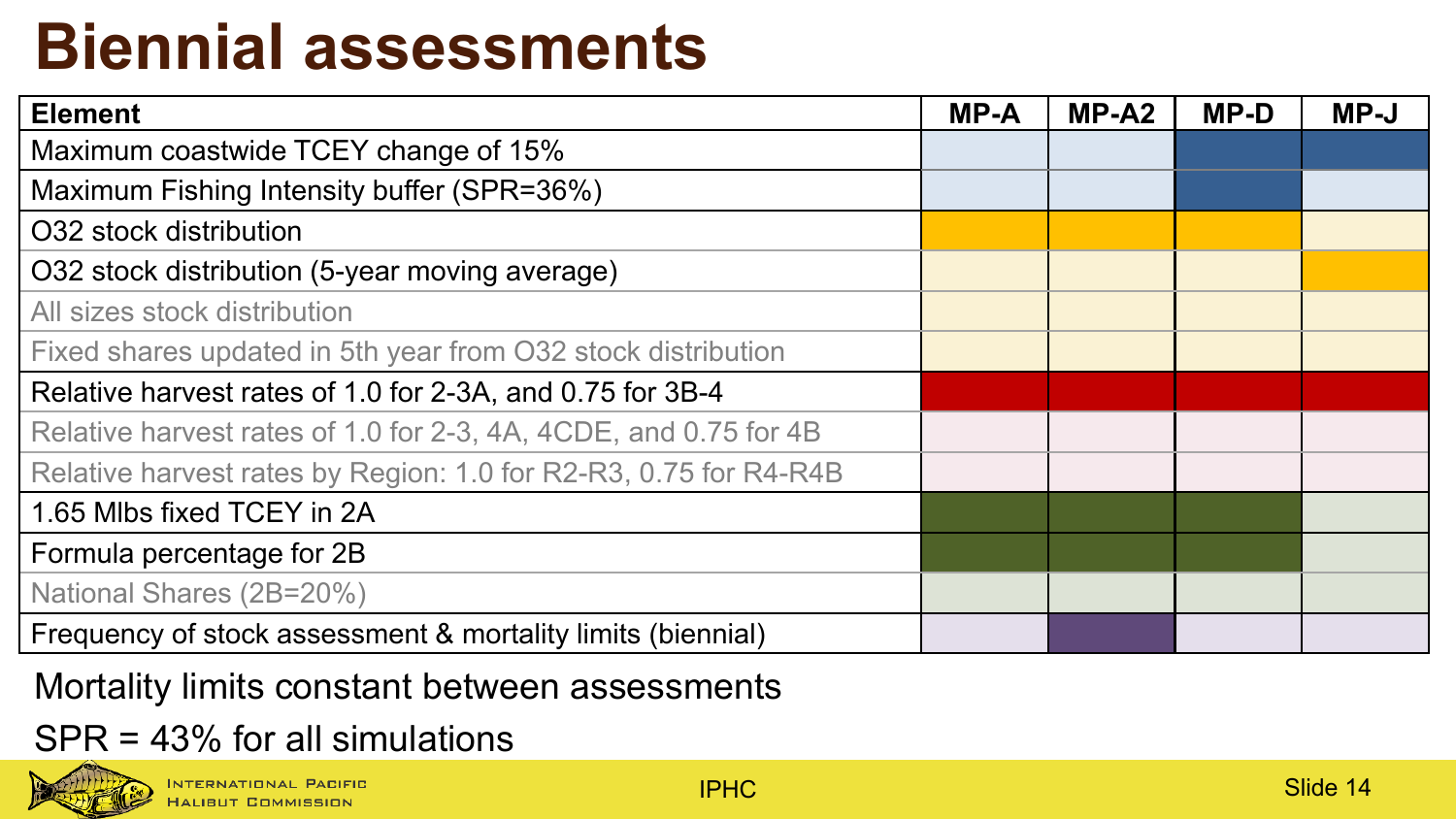#### **Simulated trajectories**





NTERNATIONAL PACIFIC HALIBUT COMMISSION

IPHC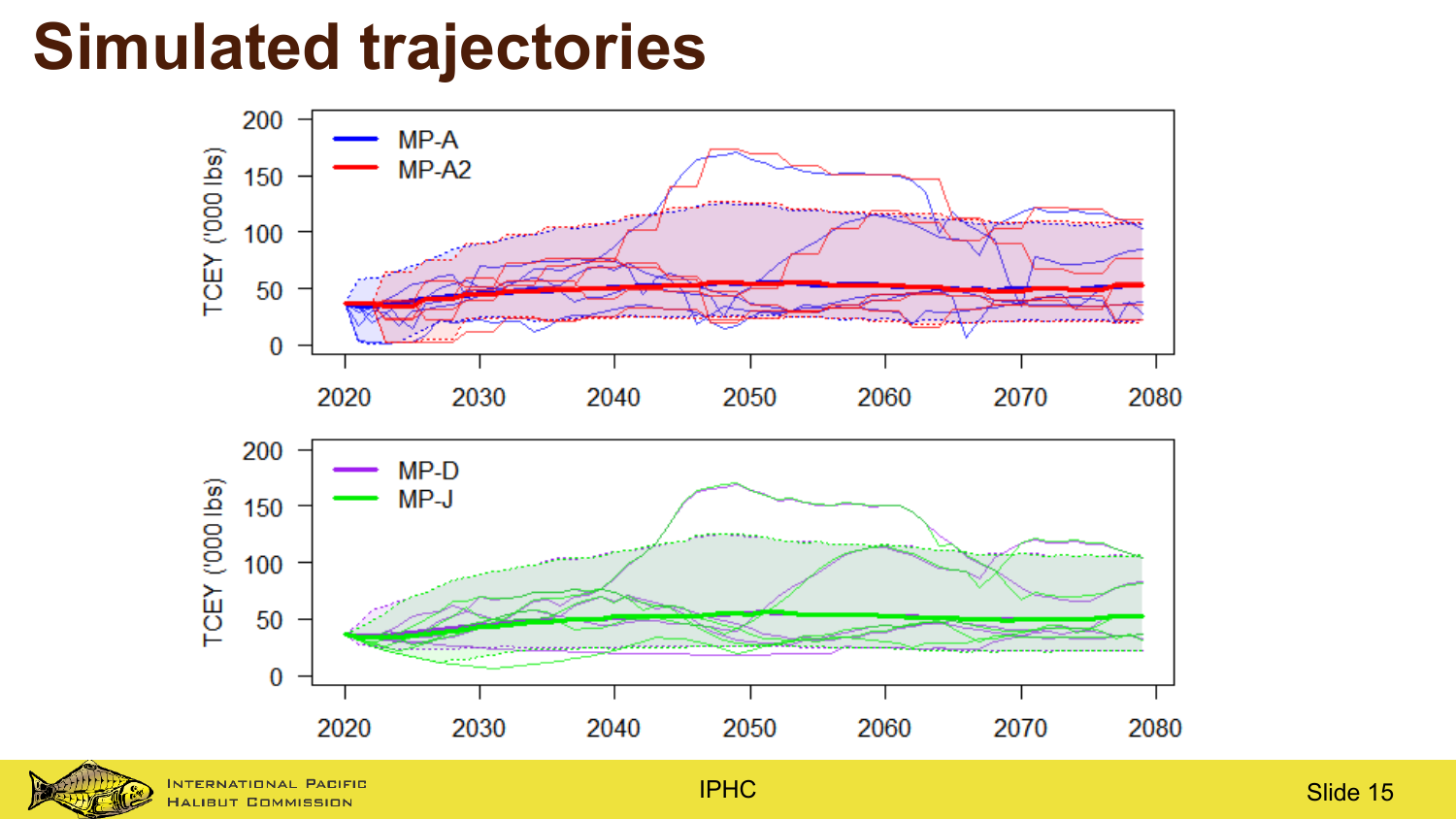# **Coastwide performance metrics**

- Improved stability with a slightly smaller average **TCEY**
- Different SPR for MP-A2 may make it similar to MP-A

| <b>Management</b><br><b>Procedure</b>       | A      | A <sub>2</sub> | D     |        |
|---------------------------------------------|--------|----------------|-------|--------|
| <b>Biological</b><br><b>Sustainability</b>  |        |                |       |        |
| P(any<br>RSB_y<20%)                         | < 0.01 | < 0.01         | 0.01  | < 0.01 |
| <b>Fishery</b><br><b>Sustainability</b>     |        |                |       |        |
| <b>P(all RSB&lt;36%)</b>                    | 0.25   | 0.28           | 0.44  | 0.28   |
| <b>Median average</b><br><b>TCEY (MIbs)</b> | 39.92  | 38.31          | 40.22 | 37.90  |
| P(any3 change<br>$TCEY > 15\%)$             | 0.44   | 0.36           | 0.10  | 0.00   |
| <b>Median AAV</b><br><b>TCEY</b>            | 12.1%  | 9.0%           | 5.9%  | 9.5%   |

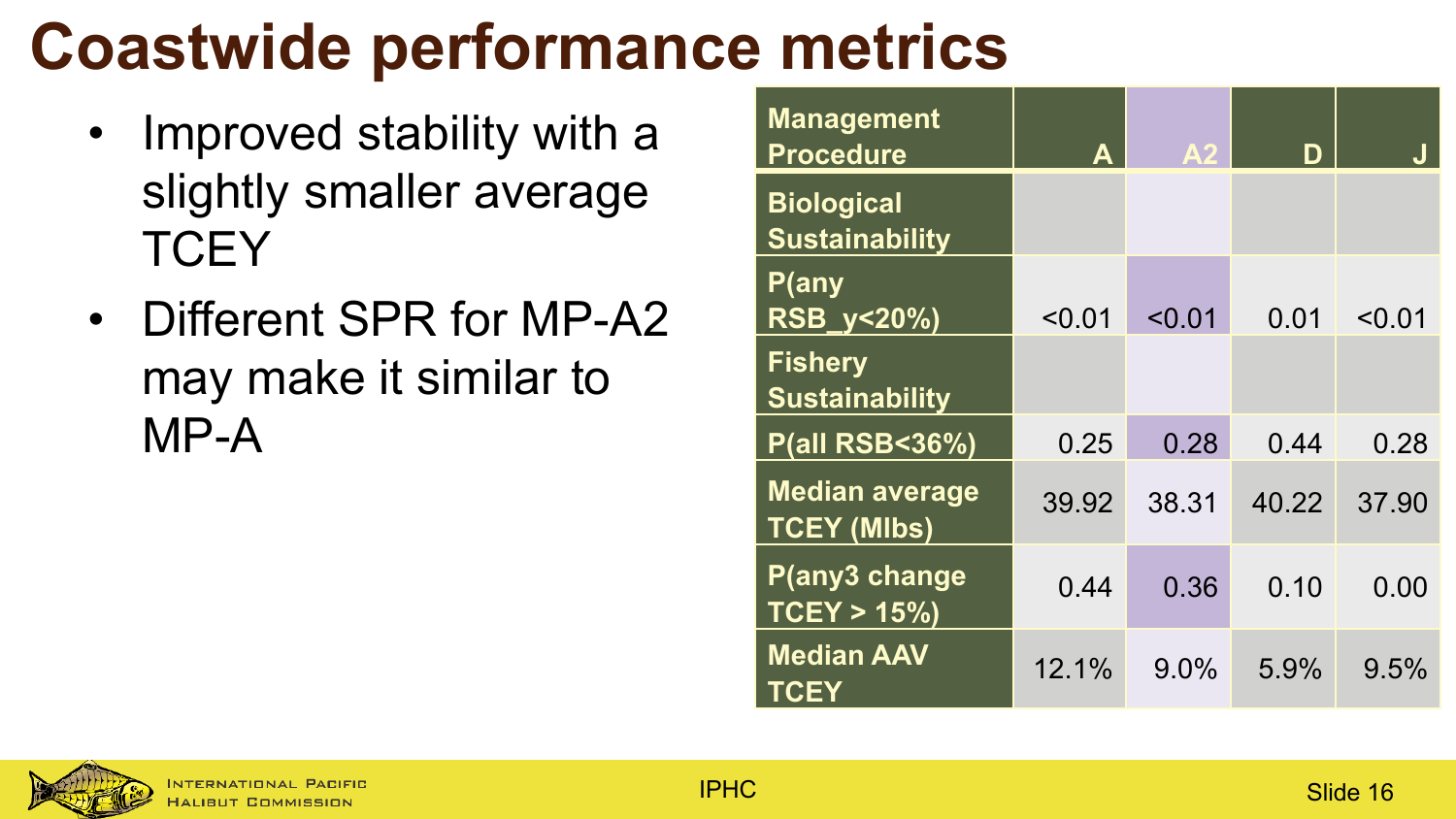#### **Alternative stability metrics**

|                                             | <b>Short-term</b> |      |              |      | <b>Long-term</b> |                |              |      |
|---------------------------------------------|-------------------|------|--------------|------|------------------|----------------|--------------|------|
| <b>Management Procedure</b>                 | $\mathsf{A}$      | A2   | $\mathsf{D}$ | J    | $\overline{A}$   | A <sub>2</sub> | $\mathsf{D}$ |      |
| <b>Fishery Sustainability</b>               |                   |      |              |      |                  |                |              |      |
| P(any1 change TCEY > 15%)                   | 0.75              | 0.93 | 0.56         | 0.00 | 0.46             | 0.67           | 0.17         | 0.00 |
| P(any2 change TCEY > 15%)                   | 0.63              | 0.74 | 0.26         | 0.00 | 0.31             | 0.32           | 0.02         | 0.00 |
| Median max absolute % change<br><b>TCEY</b> | 18%               | 23%  | 11%          | 15%  | 13%              | 21%            | 9%           | 14%  |

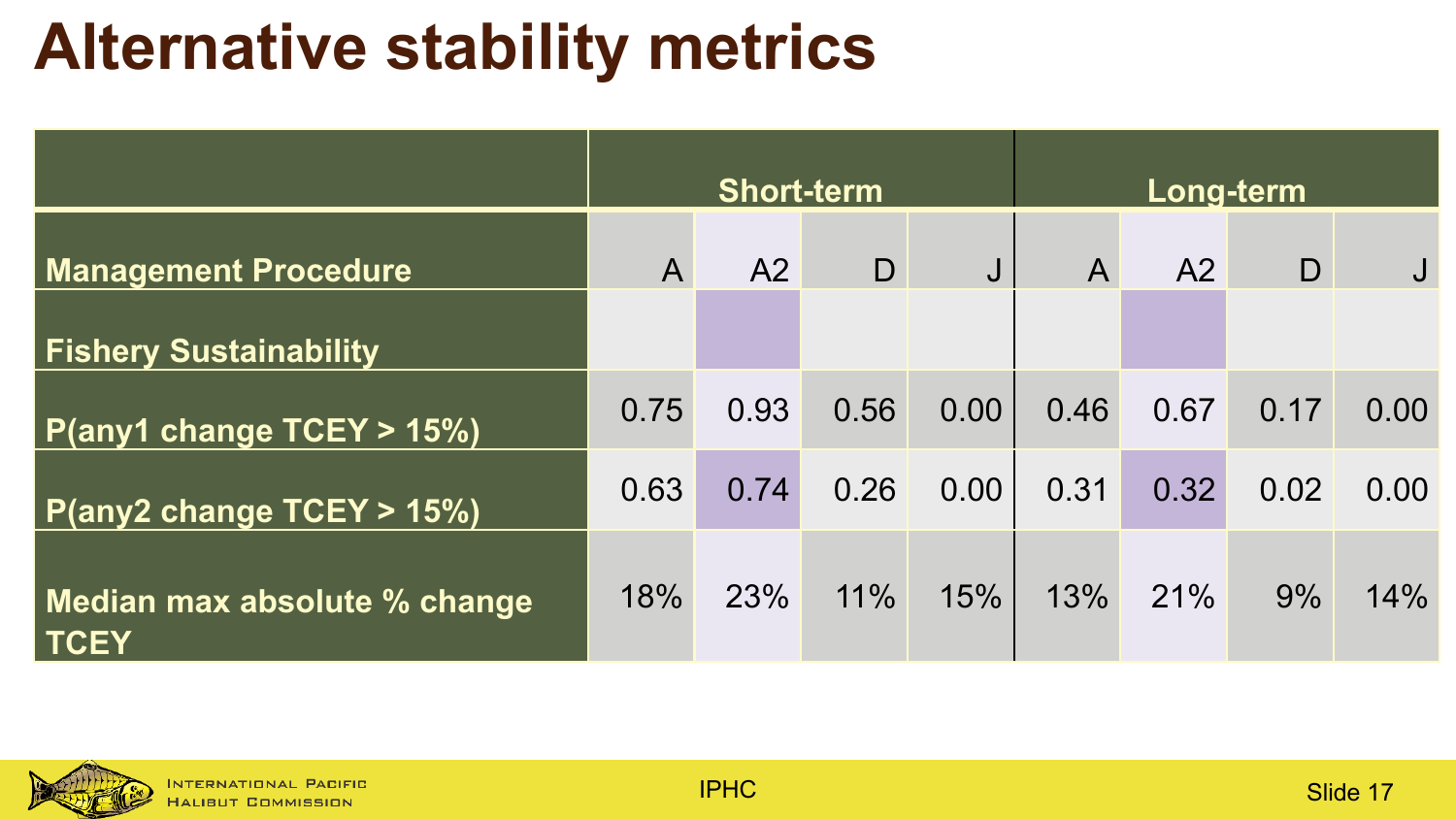# **Maximum absolute percent change**

- **Compressed** distribution for MP-A2, with higher median
	- more often a higher maximum change in a ten-year period with A2



Note: IPHC-2021-SRB019-07, Figure 5 showed long-term results

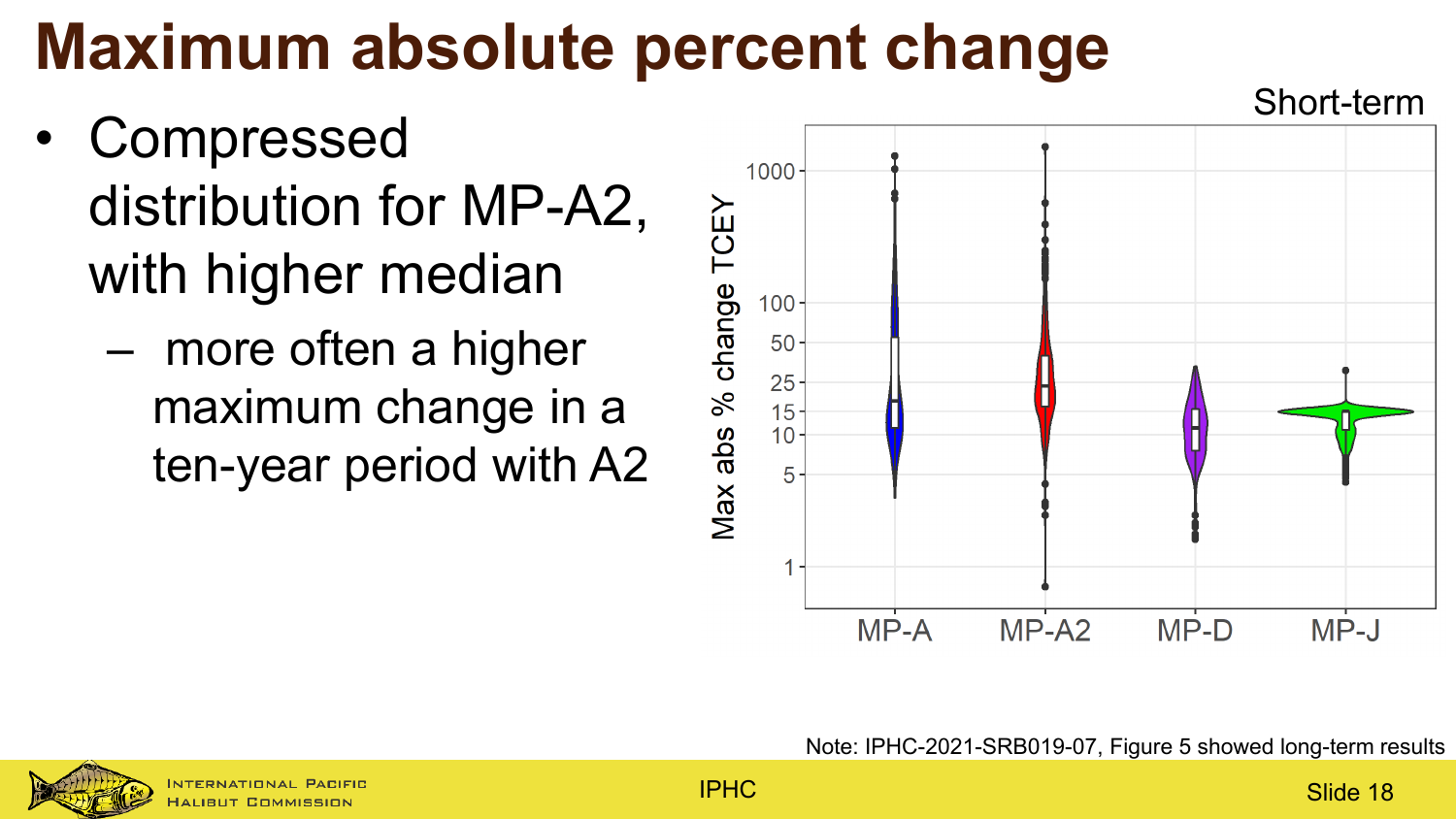#### **Multi-year assessment**

- With a constant TCEY for two years
	- Trade-off between annual change and biennial stability
	- Fixing the TCEY or using further projections from stock assessment ignores data
	- Different SPR value may make results more similar
- Stability would increase with constant TCEY longer than two years
	- Would likely result in larger adjustments every 3<sup>rd</sup> year

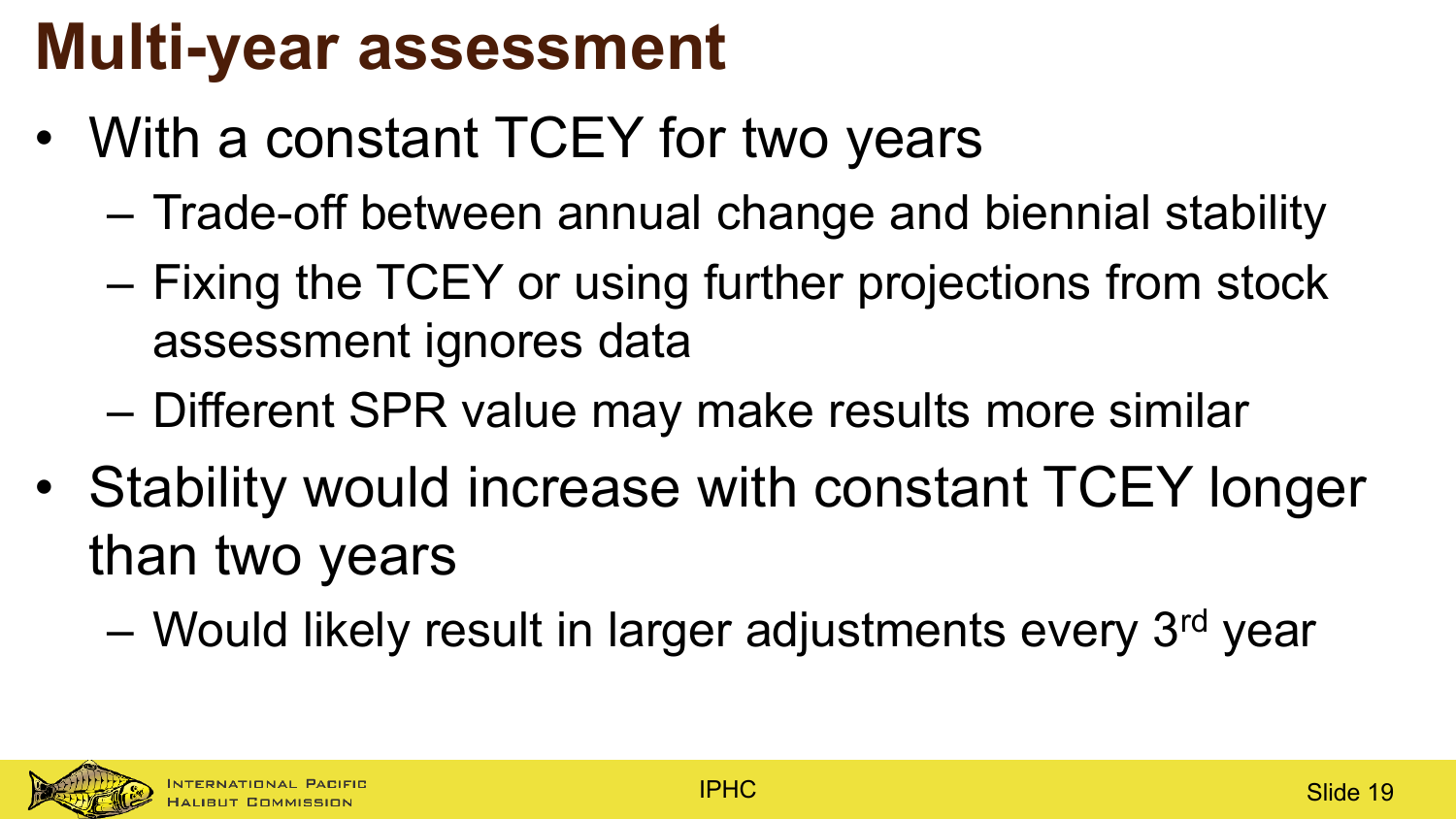# **Extensions to multi-year assessment MP**

- Triennial assessment
- Empirical approaches in non-assessment years
	- Fix coastwide TCEY but update distribution
	- TCEY updated using trend of recent years
	- Use current FISS results to update TCEY and distribution

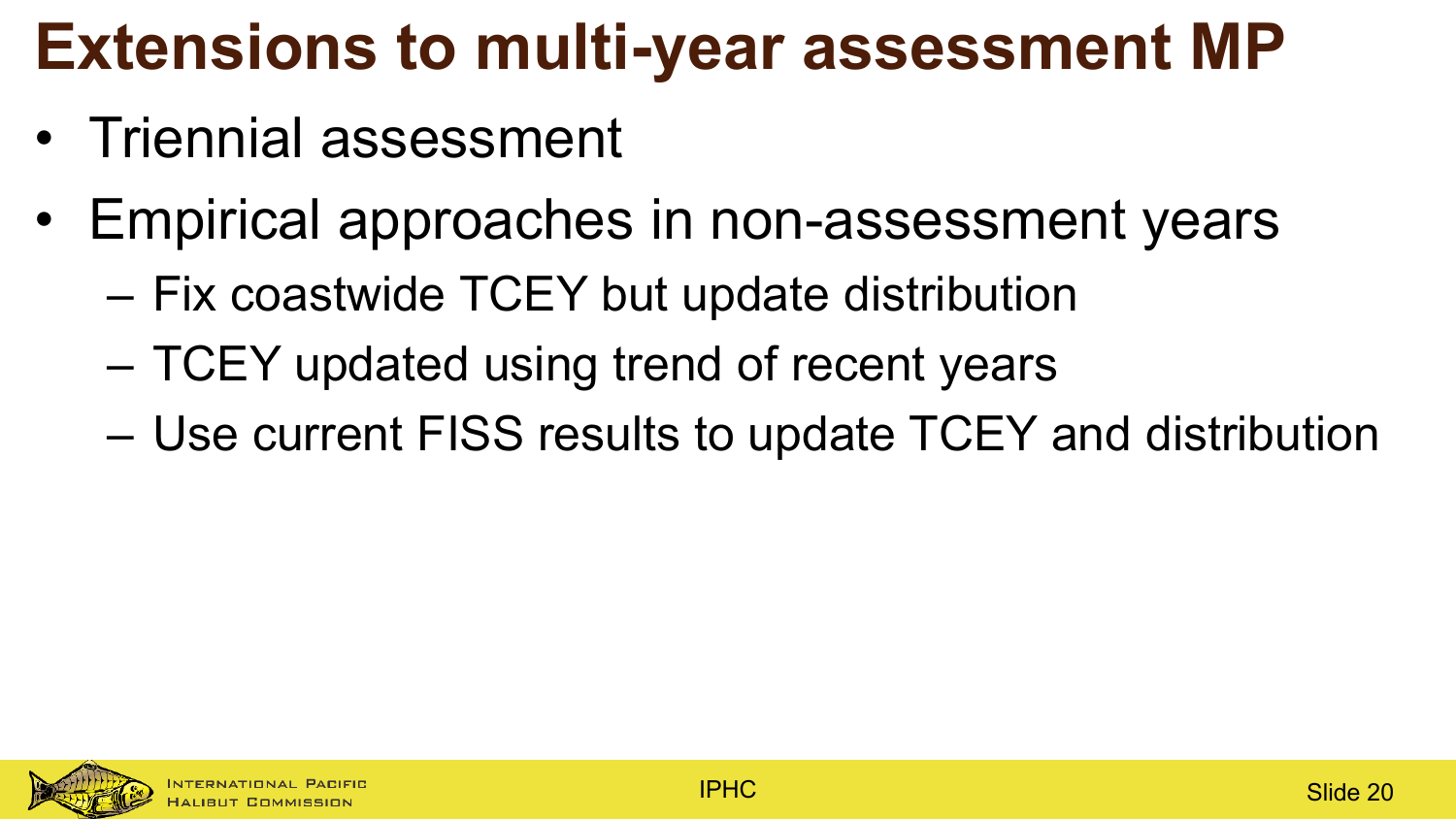### **Recommendation/s**

That the SRB:

- **a) NOTE** paper IPHC-2021-SRB019-07 describing the MSE Program or Work for 2021–2023, sources of variability in the MSE framework, and results from simulations with a biennial mortality limit specification.
- **b) RECOMMEND** MP specifications to investigate multi-year stock assessments or any other elements of interest as part of the MSE program of work for 2021-2023.
- **c) REQUEST** any further analyses to be provided at SRB020, June 2022.